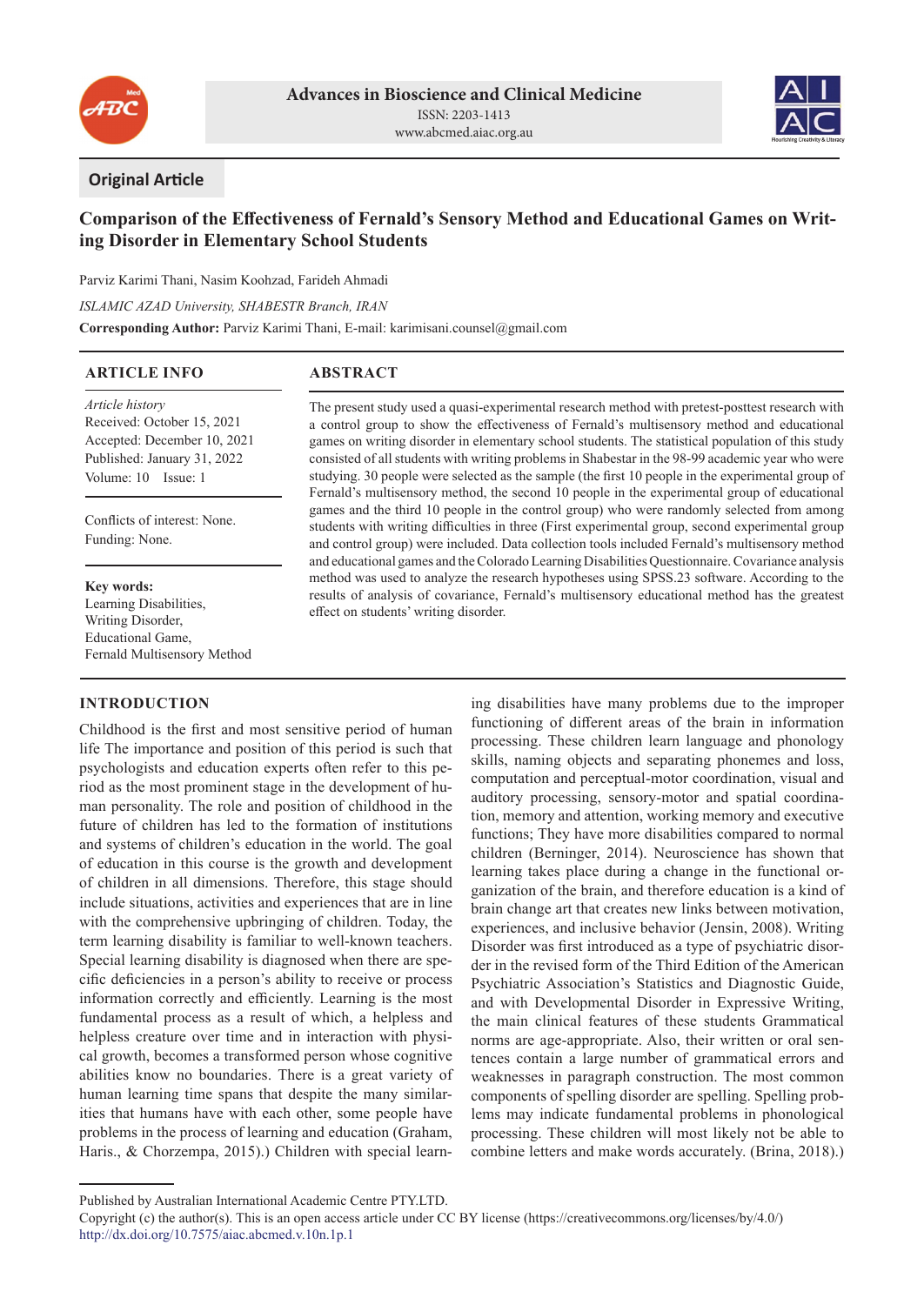some psychologists categorizes the problems of written language into three categories:

Handwriting - Although even the best students do not have a complete handwriting, students with learning disabilities have more difficulty, their handwriting is often illegible. In addition to reading problems, they are very slow to write. Spelling - Spelling is the ability to match sounds and letters to be written. Matching between consonants and characters is a skill that does not develop well in children with learning disabilities. Composition - Although a number of children's teachers People with learning disabilities point out their poor performance in writing, there is not much research in this area. This field shows that the range of problems of these children varies from grammatical errors to syntactic defects (Arthure, 2015). Causes of learning disabilities can be caused by a range of factors, including genetic defects, injuries or diseases. All disabilities have a physical counterpart, meaning that they occur due to abnormalities in the physical or biochemical structure. Students may appear physically incapacitated, emotionally disturbed, and emotionally and mentally weak. Interventions for written language deficiencies depend on the accurate classification and assessment of students' specific deficiencies. When problems are related to the child's age or educational background, age-specific restorations and imperfect skills are recommended. Adverse strategies may be helpful. When dyslexia is the result of several disorders, it becomes more difficult to recover and overcome the problem. To teach writing, it is to teach movement patterns to the child, so that he can feel the letters while writing, not to be guided to copy what he sees. The pattern is placed at a distance, so that the child can look at it easily. To reproduce (regenerate). The movement pattern sometimes includes exercises that must be done with the eyes closed. Even the hand automatically produces the movement patterns of the letters without visual control. Fernald introduces a multi-sensory approach that stimulates the four senses of sight, hearing, movement, and hearing at the same time as learning. Applying the multisensory method, because it simultaneously considers auditory attention, seeing, correct pronunciation, reading, fingerprinting and word details, also includes the phonological and phonological awareness skills of the word, also if this method effectively If used, it will solve children's spelling problems radically and their spelling weaknesses will not return, and in this regard, effective and sustainable learning will be created. Fernald's (1990) method focuses on visual, auditory, kinetic and Touch emphasizes teaching spelling and reading. The word the child intends to learn is written in capital letters on paper and the student traces it with the finger. This process continues until the student can write the word without looking at the word and memorizing it. Eventually the student is able to generalize the words and can create new words. Multisensory learning is the most efficient way to solve Students' problems have special learning disabilities and significantly improve the learning of reading and writing (handwriting and spelling) of students in the first to fifth grades of elementary school, according to the results of experimental research, if information and concepts instead of one or Two senses (visual and auditory) are received through several senses, learning becomes easier for students and they learn better. Teaching in a multi-sensory way is approved and supported by the results of experimental research. According to Lloyd, James, Hallahan, and Martinez, the student learns more if he or she engages more than one sense in the learning experience. In spelling training, the multi-sensory method has achieved the best results, because in this approach, the child sees, hears, touches and writes (Gersten, R., & Woodward, J, 2011). Recently, effective approaches have been proposed to link different dimensions of neuroscience and educational sciences. Accordingly, the new method of play therapy is a structured approach based on therapy theory that establishes the child's normal learning and communication processes. In fact, play therapy is a method that helps the child control his emotional pressures. Play therapy is often used to treat maladapted children and children with learning disabilities. Play therapy is the relationship between a trained therapist and young clients with behavioral or emotional problems that lead to a variety of play-based activities. Making therapeutic changes in clients. Landers et al. Believe that play is a world of activity and action, and that therapist can use play to discover the child's world. Therapists teach children more adaptive behaviors through play to children with poor social or emotional skills. According to Baezat, one of the methods used to improve children's learning disabilities is play therapy. Little research has been done on the effect of play therapy on the treatment of learning disabilities. In a study by Baezat and Izadfar, they showed that the spelling errors of subjects in the experimental group who received phonological awareness training were significantly improved compared to the control group. These results were confirmed by Abdi and Karami. One of the important approaches in the field of play therapy for children with special learning disabilities is the linguistic approach. The reason for paying attention to linguistic ability in designing games is related to the mediating role of these skills in people's cognitive ability and academic performance. Considering the role of computers and computer games in today's life and its power to influence people, especially children Multidimensional and multidimensional linguistic effects of computer games in the lives of children with learning disabilities can be used to solve their problems and shortcomings. Cognitive-behavioral play therapy includes interventions based on cognitive-behavioral approach in the form of play. The basis of this theory is based on the course of sensory evolution. Accordingly, the game is used as a verbal and non-verbal method in solving problems. This approach is different from indirect play therapies, such as link therapies that avoid any direct discussion. Cognitive play therapy leads to the growth of adaptive thoughts and behavior. (Mohammad Ismail Beigi and Pirzadi, 2017). Based on the research in this field, the researcher of this study decided to evaluate the "effectiveness of Fernald's multisensory method and educational games on the writing problems of primary school students in Shabestar city". has it?

#### **METHOD**

In the present study, in order to show the possible consequences of the effectiveness of Fernald's multisensory method and educational games on students' writing problems, a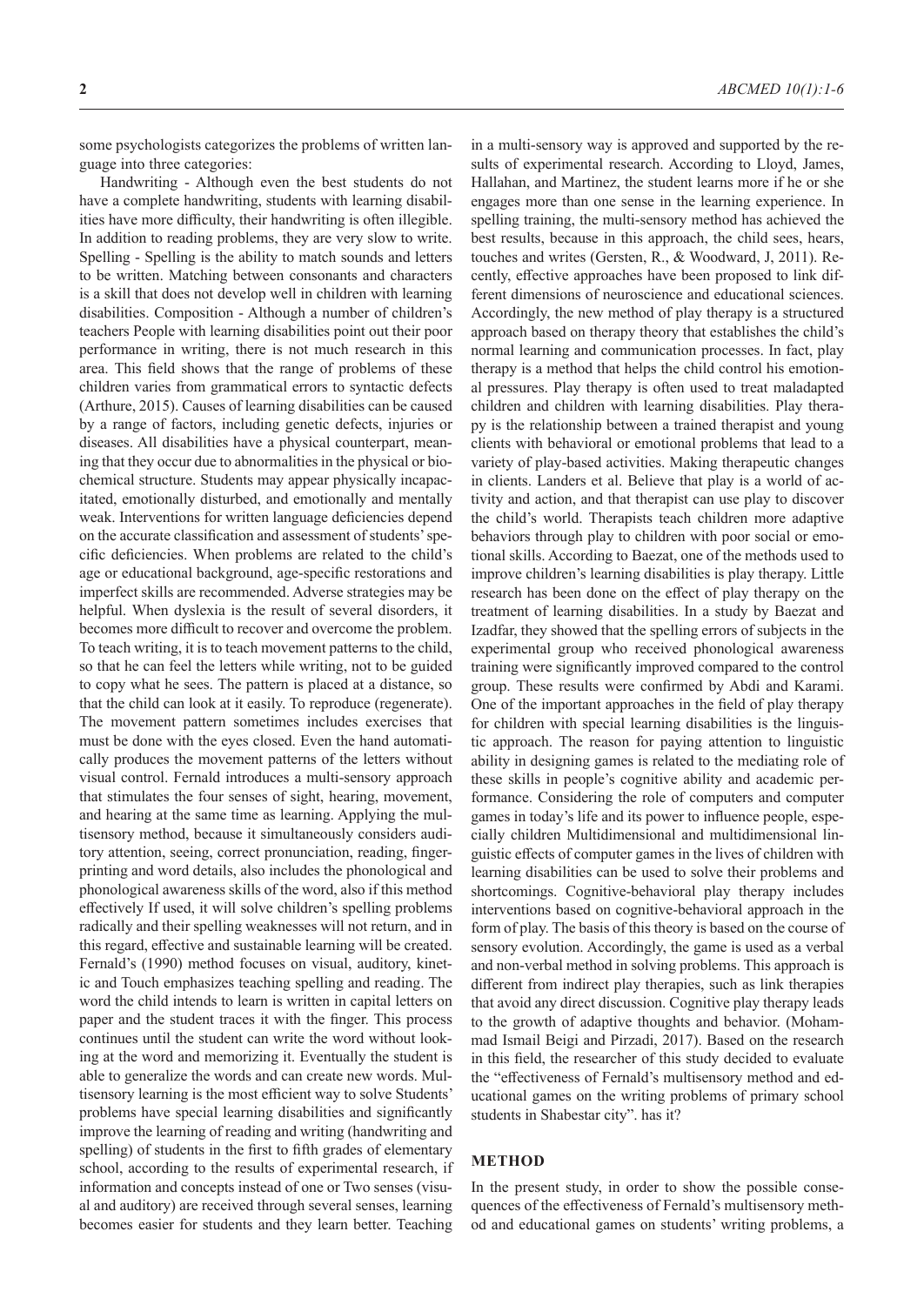quasi-experimental research method with pre-test-post-test with a control group was used.

The statistical population of this study consisted of all students with writing problems in Shabestar in the 98-99 academic year who are studying. 30 people were selected as the sample. (The first 10 people in the experimental group of Fernald's multisensory method, the second 10 people in the experimental group of educational games and the third 10 people in the control group) who were randomly selected from the students with writing difficulties. Was placed in three (first experimental group, second experimental group and control group).

Data for this study were collected through the Colorado Learning Disabilities Questionnaire (CLDQ). This questionnaire was prepared by Wilcott et al. (2011) and standardized by Hajloo and Rezaei Sharif (2011). The present questionnaire is designed to screen and identify children with learning disabilities and classifies learning disabilities into five basic factors: reading and writing, arithmetic, social cognition, social anxiety, and spatial functioning. It is desirable to be self-sufficient. This questionnaire consists of 20 items and is completed by students' parents. The answer to each phrase on a 5-point Likert scale is from (1) to forever (5). The validity of this questionnaire and its components have been reviewed by the authors of the questionnaire by internal consistency and retest methods and have obtained acceptable dimensions (Wilkat et al., 2011). The convergent validity of the components of this questionnaire with the standard questionnaires of academic achievement has been reported as follows: reading 64%, mathematics 44%, social cognition 64%, social anxiety 46%, spatial problems 30% (Wilkat et al., 2011). (Wilcott et al., 2011) In the original form, they reported the internal consistency of all questions by calculating Cronbach's 95% alpha. In Hajloo and Rezaei Sharif (2011) study, 90% of the validity is reported by Cronbach's alpha. The relationship between the Colorado Learning Disabilities Questionnaire and the subscales of reading and writing was 81%, social cognition was 78%, social anxiety was 76%, spatial problems were 70%, and mathematics was 60% (Hajloo and Rezaei Sharif, 2011). Descriptive and inferential statistics were used to analyze the data. To describe the data, parameters such as central orientation (mean, median), dispersion size (amplitude of changes and standard deviation) were examined. The results of the questionnaire (pre-test-post-test) were presented as a frequency table and graph at the beginning of the analysis and in the inferential statistics section to analyze and interpret the data from the analysis of covariance and MANOVA (MANOVA) using SPSS program.

#### **Structure of Training Sessions**

At first, all the sample (30 people) took the test as a pre-test, which at the end of the sessions, the same test was performed as a post-test. Fernald's multisensory method was performed in 8 sessions of 45 minutes. Meetings were held individually for each student as follows: Table 1: Session topic Session number Familiarity and communication with the student and his evaluation based on the first textbook Write problematic words on paper - read by the tester - see and hear at the same time by the student - write with the index finger on the word - write that word in the air and sand tray (strengthen the sense of touch) Second Writing letters on sandpaper and cutting them - touching and writing with the index finger by the student - putting the letters together and forming a third word Repeat the exercises of the previous fourth sessions Reading Writing words with chalk or colored magic on a blackboard/ whiteboard First by the examiner then by the student - Then writing the same words without a pattern by the fifth student Helping the student to make sentences and write stories with words that were difficult to read and write. Sixth Presentation of the text by the examiner to the student in order to solve the possible seventh problems Dictation first by looking at the word then without the eighth pattern (At the end of each session, the student was given homework assignments) Educational games This method was performed in 8 sessions of 45 minutes for the second group. Meetings were held individually for each student as follows: Table 2: Session topic Session number Familiarity and communication with the student - Strengthen fine motor skills by using games such as crumpling paper and play dough - Strengthen visual perception by games such as finding differences and similarities between images and. First Strengthen fine hand movement skills with advanced games - Strengthen visual memory by using the game to find and find and... Second Making a word with letter cards by showing the word - strengthening auditory memory and auditory sensitivity using storytelling cards, guessing the names of objects according to their sound and. Third Making a word with letter cards without showing the word image - Making words with letter combinations - Enhancing the accuracy and concentration of the fourth child Making multi-part words - solving the problem of inverting the child using a mirror and... fifth Writing problematic words on colored cards and looking and reading them by the student and then writing them without looking - Repeat the exercises related to strengthening the sixth visual and auditory memory Sentencing with colored cards - punctuation of letters in the text - repetition of exercises related to accuracy and concentration seventh Re-examine problematic words and letters for the student and fix possible problems if needed (Homework was provided for practice on concentration and concentration, visual and auditory memory after each session.)

#### **RESULTS**

Hypothesis 1: Fernald's multisensory teaching method has an effect on students' writing disorder.

According to Table 1, because the significance level (0.000) of the F test in the post-writing disorder test is less than 0.05, so it can be concluded that the effectiveness of Fernald's multisensory method has a positive effect on writing disorder. The research hypothesis is confirmed with 95% confidence. On the other hand, according to the ETA parabolic square, it can be said that education based on Fernald's multisensory method can explain 99% of the variance of students' writing disorder.

Also, according to Table 2, after adjusting the pre-test scores, there was a significant factor effect between the sub-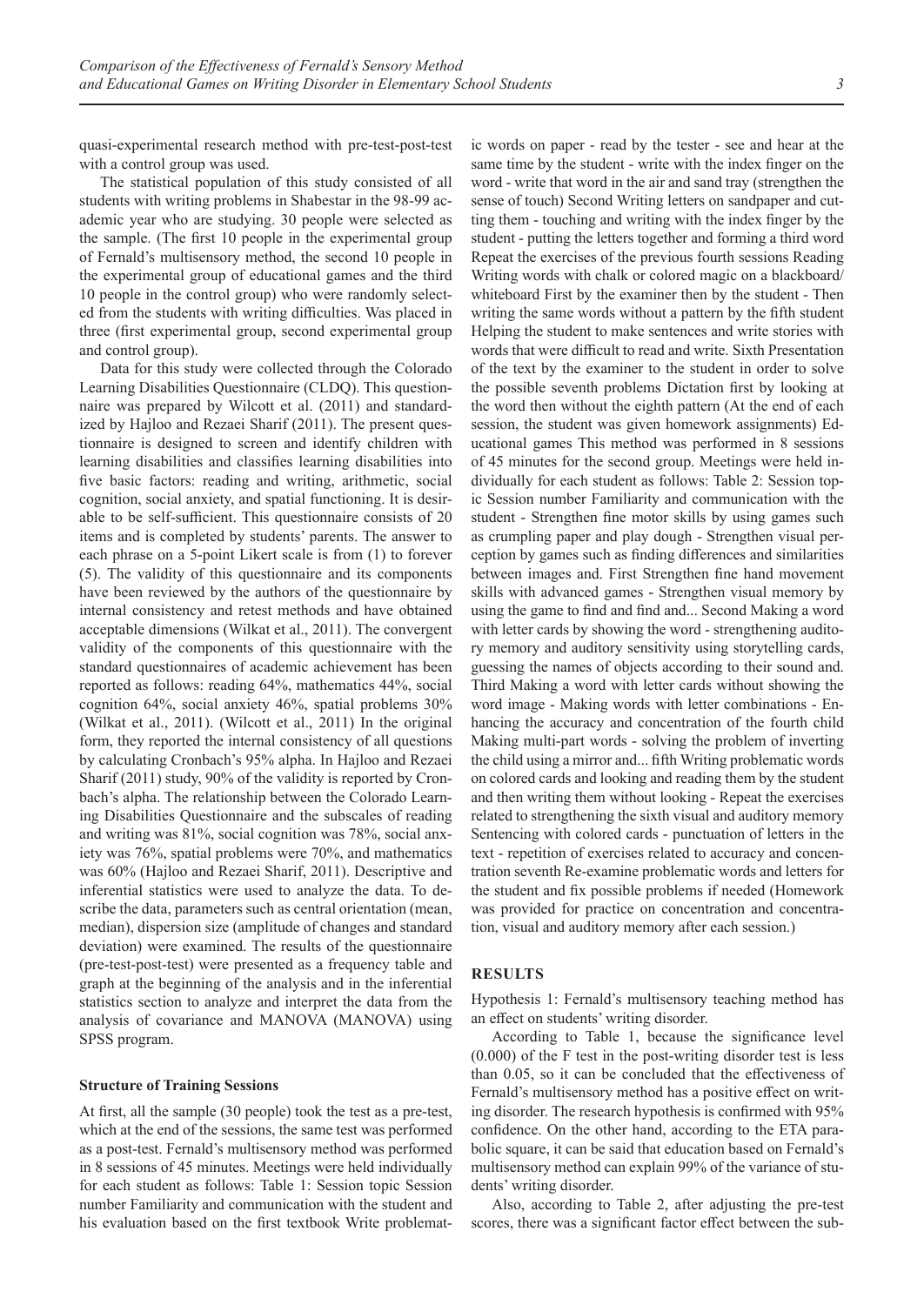| <b>ROIL 1.</b> Officially analysis of covariance analysis on writing disorder |       |        |                     |    |                |        |                         |
|-------------------------------------------------------------------------------|-------|--------|---------------------|----|----------------|--------|-------------------------|
| Eta coefficient                                                               | Sig   |        | <b>Mean squares</b> | df | sum of squares |        |                         |
| 0.990                                                                         | 0.000 | 813.70 | 296886              |    | 5937.72        | factor | Fernald's Multisensory  |
|                                                                               |       |        | 3.64                |    | 62.02          |        | Method/Writing Disorder |

**Table 1.** Univariate analysis of covariance analysis on writing disorder

jects (F = 813.70 S = 0.000, Paetial = 0.9902. The adjusted mean scores show that students who passed the post-test) They have been trained in Fernald's sensory method (experimental group). They experience less writing disorder compared to the control group. As a result, Fernald's sensory training among students has been able to reduce the amount of writing disorder.

Hypothesis 2: Educational games have an effect on students' writing disorder.

According to Table 3, because the significance level (0.000) of the F test in the post-writing disorder test is less than 0.05, so it can be concluded that the effectiveness of educational games has a positive effect on writing disorder, so with 95 The percentage of certainty of the research hypothesis is confirmed. On the other hand, according to the squares of ETA paradigm, it can be said that educational games can explain 98% of the variance of students' writing disorders.

Also, according to Table 4, after adjusting the pre-test scores, there was a significant factor effect between the subjects (F =  $694.23$  S = 0.000, Paetial = 0.998. The adjusted mean scores show that the students who were behind They have experienced the test of educational games (experimental group) compared to the people in the control group, they experience less writing disorder. As a result, educational games have been able to reduce the rate of writing disorder among students.

Hypothesis 3: There is a difference between Fernald's multisensory method and educational games on students' writing disorder.

Table 5 lists the four multivariate tests of covariance analysis: "Pillay effect", "Wilkes lambda", "Hotling effect" and "Largest root on". As can be seen, the significance level  $(s = 0.000)$  of all four tests is less than 0.05, which indicates the minimum difference between the dependent variable (writing disorder) in the experimental and control groups. Therefore, the research hypothesis is confirmed with 95% confidence.

#### **DISCUSSION**

The results showed that Fernald's multisensory educational method has an effect on students' writing disorder. The results also showed that educational games have an effect on students 'writing disorder. On the other hand, there is a difference between Fernald's multisensory method and educational games on students' writing disorder.

Results of research findings with the results of Rouke (2019), Eisenberg and Kaisenbury (2002), Dopple Voyant (2006), Morvas (2008), Ray, Shuttle Croob (2009), Netomuscat (2009), Wilkes, Gilan, Bondi, Cordier, Lincoln (2014), Eisenberg and Kaisenbury (2002), Wilkes, Gilan, Bondi, Cordier, Lincoln.(2014), Yilmaz, Alton and Alcon

**Table 2.** Modified means based on Fernald's multisensory method training on improving students' writing disorder in post-test

|       | M                | Ю     | M | <b>Group error</b> |
|-------|------------------|-------|---|--------------------|
|       |                  |       |   |                    |
| 82.05 | 0.621            | 83.36 |   | Control            |
| 47.52 | 0.626            | 48.84 |   | Experiment         |
|       | 0.95% confidence |       |   |                    |

(2015), Richards, Et, Al (2016) and Reynolds (2016) are consistent. In explaining this issue, it can be said that Farnald method is a multi-sensory method that is used to teach reading and writing to students who have difficulty learning and memorizing words and their vocabulary is limited. He believes that students' learning is different. Some students learn by looking at the word and creating a mental image for it, and some students learn by repeating the word. Fernald's method is more complete than other multisensory methods because he tried to create a balance for the use of different senses, and the finger-following method, which is a kinetic sense, was added for learning. This method is also called VAKT for short because it involves different senses of sight, hearing, movement and touch. Fernald started his work in a school which was attached to the university. California was established in Los Angeles, and a group of faculty and students taught and studied students with a variety of disorders. He selected students for his laboratory work who had moderate or higher intelligence but had difficulty in one or more subjects, especially reading and spelling. Finally, in 1943, he published his research paper explaining his multisensory method. Becomes. Although some authors consider this method as a motor method, but in fact it is a multisensory system and a methodological. Because words are learned through the four senses of sight, hearing, movement and touch. The child looks at the word (sight) and reads each word aloud (hearing), then traces it by touching his or her fingertips (kinetic) and touches each part of the word (touch). Multisensory programs that show seeing, hearing, drawing, and writing are often referred to as visual, auditory, sensory, kinetic, and tactile programs. In explaining the effective role of play, it can be said that children's play is one of the most important learning mechanisms for children. Because most children's experiences, especially in preschool, are summarized in their play and play can be considered the latest work or experience of children. In addition, the child uses his physical and mental forces while playing and learns various skills; In playing with other children, the person learns how to communicate with them. He knows others better and also gains a better understanding of himself. Play is one of the most important factors in physical, social, emotional, moral and intellectual development. The child's skills and experiences develop through play. It is also supported by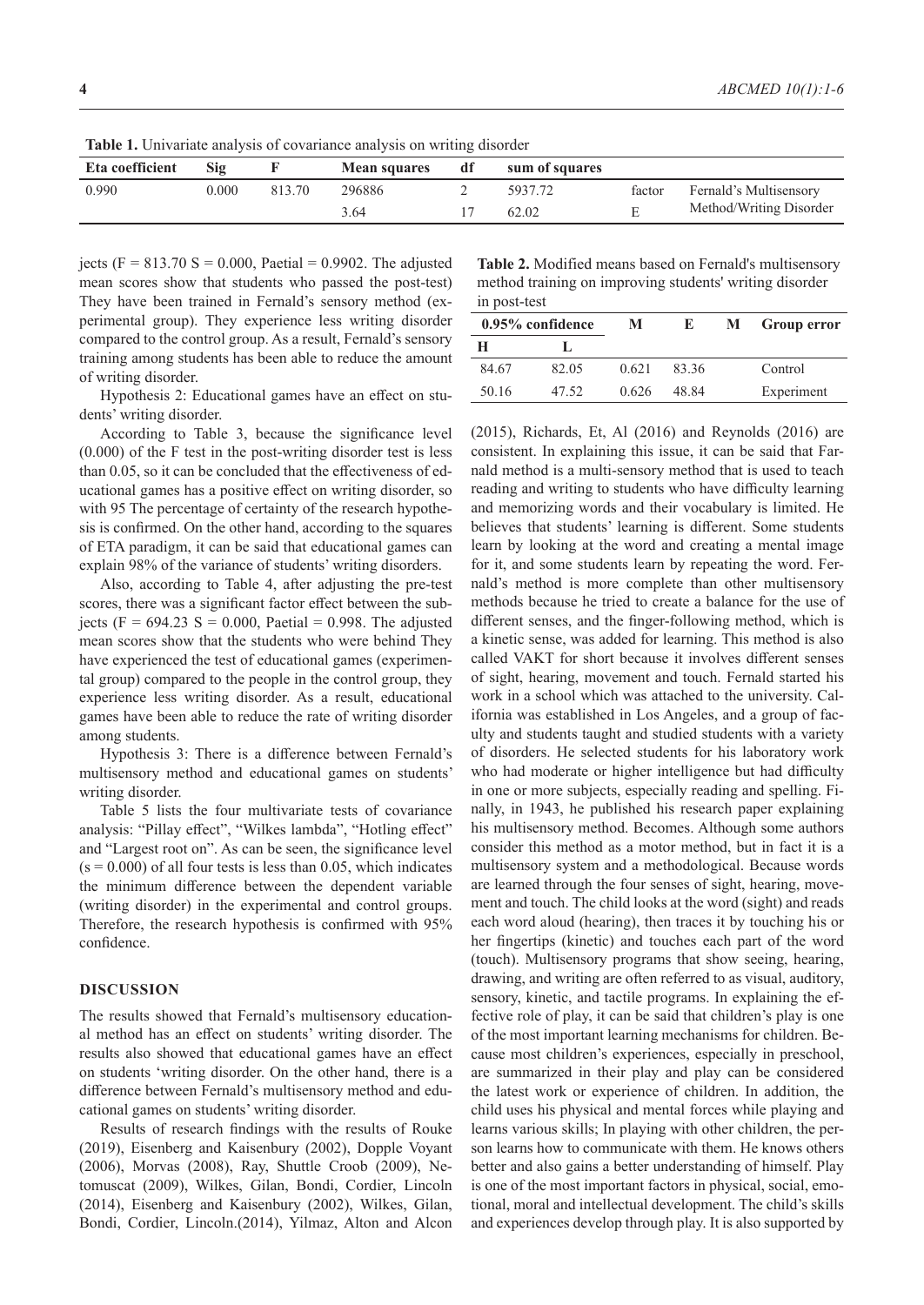| Eta coefficient | Sig   |        | <b>Mean squares</b> | df | sum of squares |                         |
|-----------------|-------|--------|---------------------|----|----------------|-------------------------|
| 0.98            | 0.000 | 694.23 | 2784.47             |    | 5574.95        | Educational games       |
|                 |       |        | 4.01                |    | 68.25          | factor/writing disorder |
|                 |       |        |                     |    |                |                         |

**Table 3.** Univariate analysis of covariance analysis on writing disorder

**Table 4.** Modified averages based on educational games on improving students' writing disorder in post-test

| 0.95% confidence |       | М<br>F. |       | Group error      |  |
|------------------|-------|---------|-------|------------------|--|
| н                |       |         |       |                  |  |
| 84.79            | 82.02 | 0.656   | 83.40 | Control          |  |
| 49.04            | 51.79 | 0.651   |       | 50.42 Experiment |  |

**Table 5.** Multivariate tests of analysis of covariance

| Eta   | Sig   | D.F   | F<br>D.F        |                | D     | Tests                         |
|-------|-------|-------|-----------------|----------------|-------|-------------------------------|
|       |       | Error |                 |                |       |                               |
| 0.983 | 0.000 | 12    | $7^{\circ}$     | 114.667        | 0.983 | Pilay effect                  |
| 0.983 | 0.000 | 12    | $7\overline{ }$ | 114.667        | 0.024 | Wilkes<br>Lambda              |
| 0.983 | 0.000 | 12    | $7\overline{ }$ | 114.667 55.667 |       | Hotling<br>effect             |
| 0.983 | 0.000 | 12    | $7\overline{ }$ | 114.667 55.667 |       | Largest root<br><sub>on</sub> |

a variety of tools, materials, adults and experienced educators who consider play to be the best way for a child to learn and grow. It should be noted that many things that can not be taught to the child, can be done with play (Voyant, 2006). Play has a great role in the life and development of the child. The game depends to a large extent on the skill of the coach and teacher and his familiarity with the spirits and age characteristics and characteristics of children, correct leadership and in accordance with the style of various games (Geldard, Geldard & Foo, 2013).

To explain the greater effectiveness of Fernald's method, we can say that Fernald's method is a multi-sensory method that is used to teach reading and writing to students who have difficulty learning and memorizing words and their vocabulary is limited. Fernald began his clinical career in 1921. He believes that students' learning is different. Some students learn by looking at the word and creating a mental image for it, and some students learn by repeating the word. Fernald's method is more complete than other multisensory methods because he tried to create a balance for the use of different senses, and the finger-following method, which is a kinetic sense, was added for learning. Play is one of the basic needs of children and their most important activity, which has other important functions as well as fun. has it. Each of these functions is related to aspects of the child's life and prepares him to enter adulthood (Gapin Watner, 2010). Brings it to him. Psychologists believe that the child should be released in spontaneous activities. During play, the child's mental and physical forces develop along with accuracy, imagination, order and agility. In addition, play is a stimulus and motivation that is used to gain social experiences. In this way, the child can realize his talents, abilities, desires, weaknesses and positive and negative points, and by recognizing his characteristics, he can strengthen his personality structure (Morvas, 2008).). Among the basic academic skills, writing is the most tangible because it leaves a written record. In addition to being a basic skill and a prerequisite for academic and school success, writing is also a basic and required skill in everyday life. Because in today's literate world, a person who has basic reading and writing skills If there is a problem, F will be in an unfavorable situation. Recognizing the symptoms and early detection of the disorder and subsequent restorative interventions will minimize its adverse secondary consequences. It is widely believed that most people are lazy in writing and often prefer things that are empty. From the task of writing, it can be said that the written form of language is the highest and most complex form of communication. In the language skill hierarchy, writing is the last step to be learned (Fletcher and Et Al, 2017). Basic learning and useful experiences of language skills in listening, speaking, reading are, in fact, a prerequisite for writing. Strong listening skills and proficiency in using written language require other skills as well. The ability to store an idea or speech in the brain of auditory memory. Transform that thought and speech into words and pattern it appropriately, design the correct drawing form of each letter and word in the visual memory mind, and use writing tools to draw letter shapes. The unification of complex eye-hand relationships, visual memory, and adequate motor skills are all essential to the act of writing or the act of writing (McLaffin Wallace, translated by Tusi, 2014, Kerry, Swan, DC and Ray, 2014).). According to the results of this research, it is suggested that the education organization think about compiling and gathering extensive resources of educational games and Fernald's multisensory method for exceptional school teachers.

#### **REFERENCES**

- Arthure, A. R. (2015). The emotional lives of pepple white learning disability British Journal of learning Disability, 31, 25-31.
- Berninger, V. W. (2014). Understanding the graphia in developmental dysgraphia: A developmental neuropsychological perspective for disorders in producing written language. Developmental motor disorder: A neuropsychological perspective 189-223.
- Brina, C. D. (2018). Dynamic time warping: Anew method in the stady for poor handwriting. Human Movement Science, 27, 142-255.
- Duplicate, Voyant. (2006). The effect of interventions based on Fernald multisensory method in children with writing disorders, Journal of Learning Disabilities, 6, 21-16.
- Eisenberg and Kaisenbury (2002). There is a positive relationship between students' learning game and learning, Journal of Learning Disabilities, 8, 20-17.